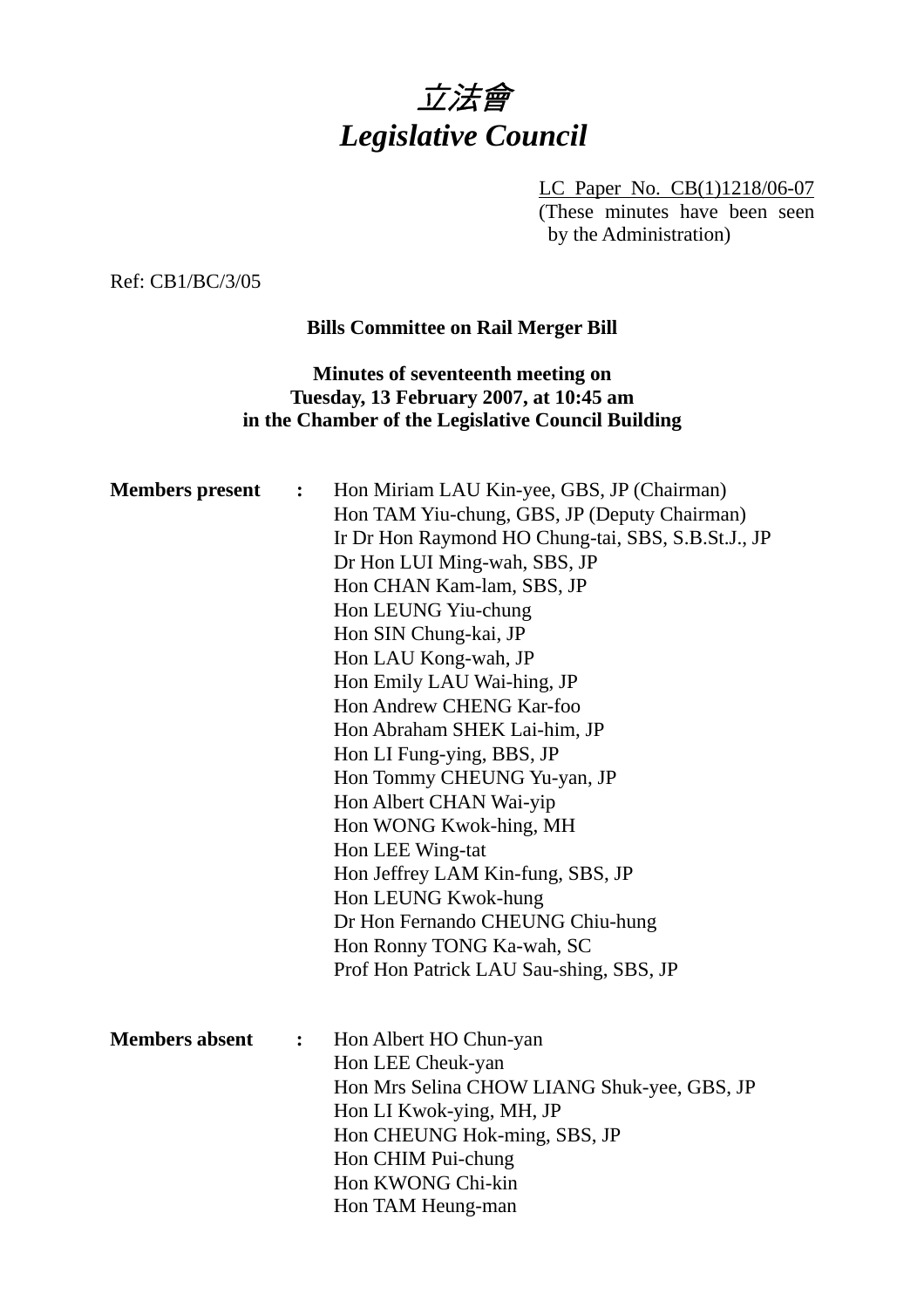| <b>Public Officers</b><br>attending |                | : Mr Patrick HO<br>Deputy Secretary for the Environment, Transport and Works                                   |
|-------------------------------------|----------------|----------------------------------------------------------------------------------------------------------------|
|                                     |                | Mrs CHU POON Kit-man, Hedy<br>Principal Assistant Secretary for the Environment,<br><b>Transport and Works</b> |
|                                     |                | Mr Kady LO Kin-hung<br>Chief Inspecting Officer (Railways)<br><b>Environment, Transport and Works Bureau</b>   |
|                                     |                | Mr Andrew TSANG<br>Principal Assistant Secretary for Financial Services and the<br>Treasury (Acting)           |
|                                     |                | Mr Sunny CHAN Yuen-sun<br><b>Senior Government Counsel</b><br>Department of Justice                            |
|                                     |                | Miss Clara LEUNG<br><b>Government Counsel</b><br>Department of Justice                                         |
|                                     |                | Mr Albert YUEN Lap-pun<br>Assistant Commissioner for Transport/Bus & Railway                                   |
|                                     |                | <b>Miss Alice AU YEUNG</b><br>Principal Transport Officer (Bus and Railway)<br><b>Transport Department</b>     |
| <b>Attendance by</b><br>invitation  | $\ddot{\cdot}$ | <b>MTR Corporation</b>                                                                                         |
|                                     |                | Mr Andrew McCUSKER<br><b>Operations Director</b>                                                               |
|                                     |                | Mr Wilfred LAU<br><b>Head of Operations</b>                                                                    |
|                                     |                | Mrs Miranda LEUNG<br>General Manager – Corporate Relations                                                     |
|                                     |                | Ms Maggie SO<br>External Affairs & Government Relations Manager                                                |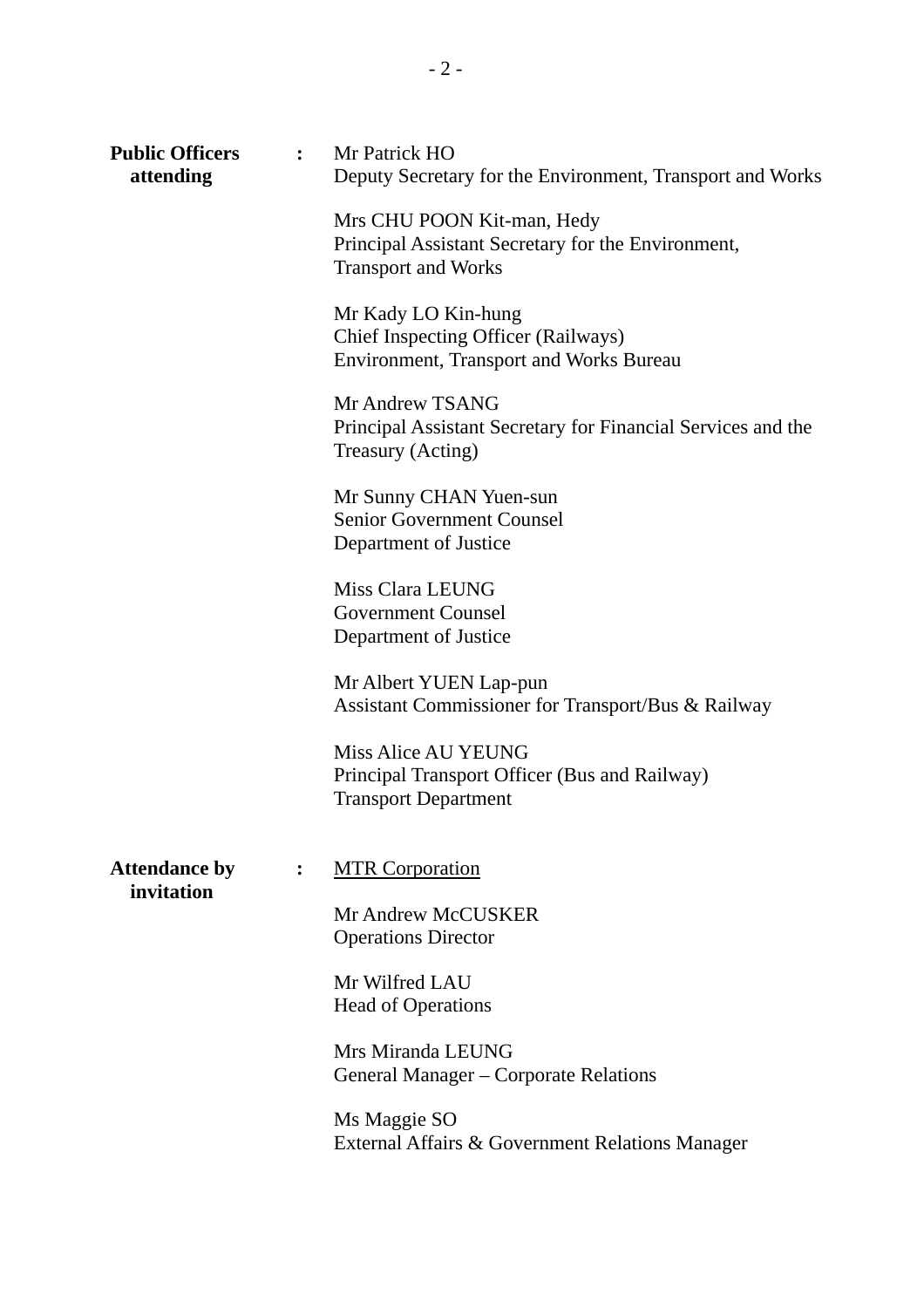|                                             | <b>Kowloon-Canton Railway Corporation</b>           |
|---------------------------------------------|-----------------------------------------------------|
|                                             | MrYTLI<br>Senior Director, Transport                |
|                                             | Mr Raymond WONG<br>Senior Corporate Affairs Manager |
| <b>Clerk in attendance :</b>                | Mr Andy LAU<br>Chief Council Secretary (1)2         |
| <b>Staff in attendance : Ms Connie FUNG</b> | Assistant Legal Adviser 3                           |
|                                             | Ms Sarah YUEN<br>Senior Council Secretary (1)6      |
|                                             | Mr Anthony CHU<br>Council Secretary (1)2            |
|                                             | Miss Winnie CHENG<br>Legislative Assistant (1)5     |

# Action

| Confirmation of minutes and matters arising |                                                      |  |  |  |
|---------------------------------------------|------------------------------------------------------|--|--|--|
| (LC Paper No. CB(1)914/06-07                | - Minutes of the meeting held on                     |  |  |  |
|                                             | 9 January 2007                                       |  |  |  |
| LC Paper No. $CB(1)923/06-07$               | - Minutes of the meeting held on<br>16 January 2007) |  |  |  |

 The minutes of the meetings held on 9 and 16 January 2007 respectively were confirmed.

| $\mathbf{I}$ | <b>Integrated Operating Agreement</b>                        |                                     |
|--------------|--------------------------------------------------------------|-------------------------------------|
|              | (LC Paper No. CB(1)627/06-07(01)<br>$\overline{\phantom{0}}$ | The Administration's response to    |
|              |                                                              | issues raised at the meeting on     |
|              |                                                              | 19 December 2006 on integrated      |
|              |                                                              | <b>Operating Agreement</b>          |
|              | LC Paper No. CB(1)755/06-07(01) -                            | Submission from Dr Hon Fernando     |
|              |                                                              | CHEUNG Chiu-hung<br>the<br>on       |
|              |                                                              | integrated Operating Agreement      |
|              | LC Paper No. CB(1)520/06-07(01) -                            | Information paper on the integrated |
|              |                                                              | Operating Agreement provided by the |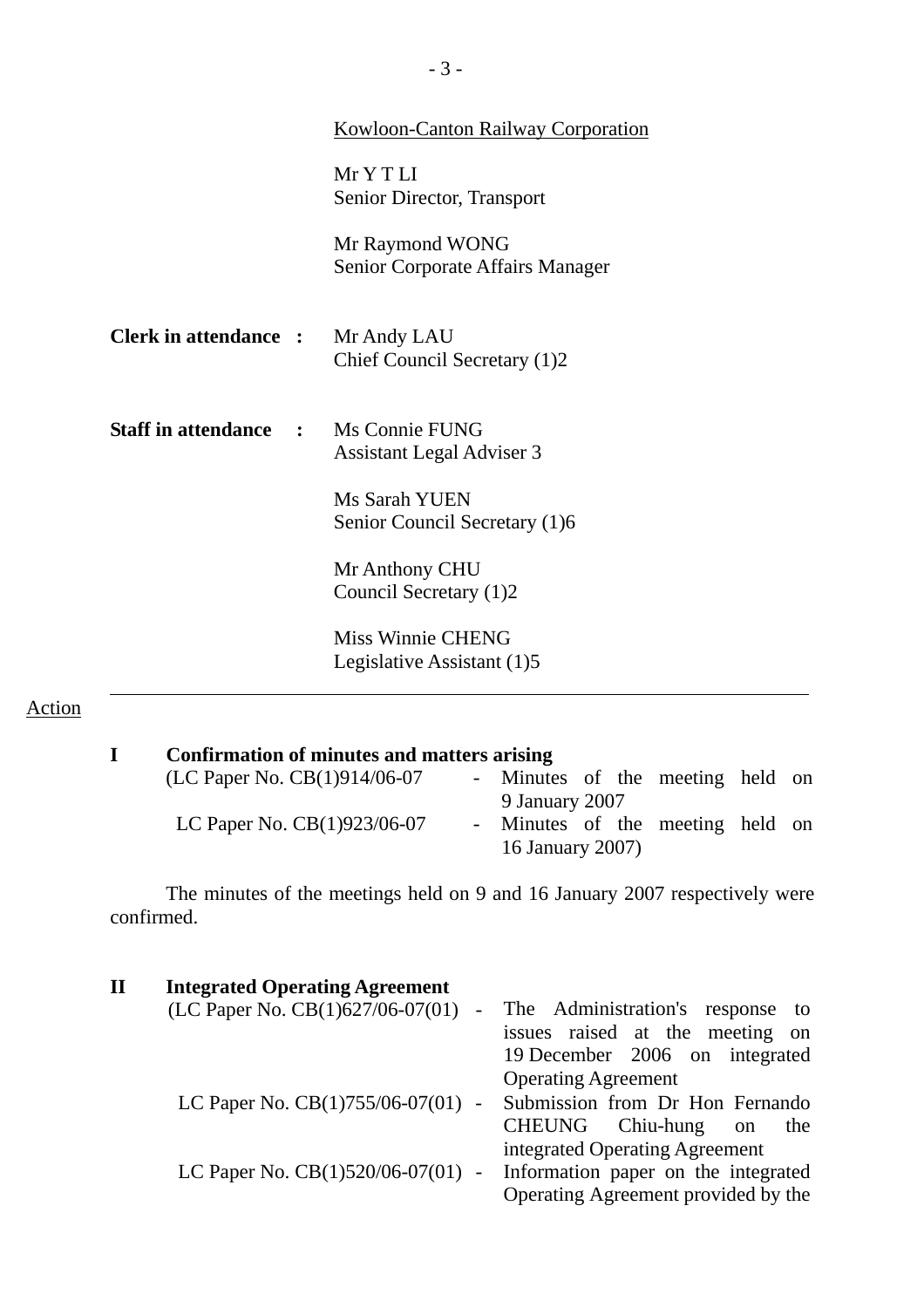|                         | Administration<br>LC Paper No. $CB(1)872/06-07(01)$ - Information paper on collection of |
|-------------------------|------------------------------------------------------------------------------------------|
|                         | fares provided by MTR Corporation                                                        |
|                         | Limited                                                                                  |
| LC Paper No. IN03/06-07 | - Information note on major changes                                                      |
|                         | proposed in the draft integrated                                                         |
|                         | Operating Agreement between the                                                          |
|                         | MTR Corporation Limited and the                                                          |
|                         | Government prepared by Research                                                          |
|                         | and Library Services Division of the                                                     |
|                         | LegCo Secretariat)                                                                       |

2. The Bills Committee deliberated (index of proceedings attached at **Annex**).

3. The Bills Committee continued to examine the integrated Operating Agreement (OA) clause by clause.

#### Clause 4.10 – Performance Requirements, New Projects and New Technology

4. Some members of the Bills Committee were concerned that despite the fact that under the Mass Transit Railway Ordinance (Cap.556), the Chief Executive in Council could impose on MTR Corporation Limited (MTRCL) a financial penalty for any failure by the corporation to comply with any provisions in the Ordinance or the OA, the Administration had not exercised its power in the past. They took the view that instead of simply warning the railway corporation or requiring it to provide an incident report to account for the cause of the incident upon occurrence, the Administration should refine clause 4.10 to reflect its determination to penalize the railway corporation in case of railway incidents and service disruptions. To this end, the Administration should consider amending the clause to the effect that the Government could introduce a penalty point system, or other objective and effective system, for the purpose of imposing financial penalty on the post-merger corporation (MergeCo) for any failure by it to comply with any Performance Requirement, and set out the circumstances under which information pertaining to the failure by MergeCo to meet any Performance Requirement would be made public. In particular, Mr LEE Wing-tat proposed that it should be written into the integrated OA that MergeCo's top management would be held accountable for any such failure by deducting any bonus or variable pay otherwise payable to them. In response, the Administration pointed out that the rail corporations had been meeting the performance requirements and it was necessary to consider each incident in its particular context in determining what was the most appropriate action to be taken by the Government as follow-up. Apart from the threat of penalty, the focus of the regulator would be on ensuring MergeCo could provide safe and efficient railway services. The problems and Government's concerns about the suggestion of introducing a penalty point system had been discussed in the Transport Panel before and a Member's motion on this subject was not passed by the Council. Regarding whether individual staff members of MergeCo should be held accountable and penalized in case of a railway incident, it should be a matter for MergeCo to investigate and decide on a case-by-case basis.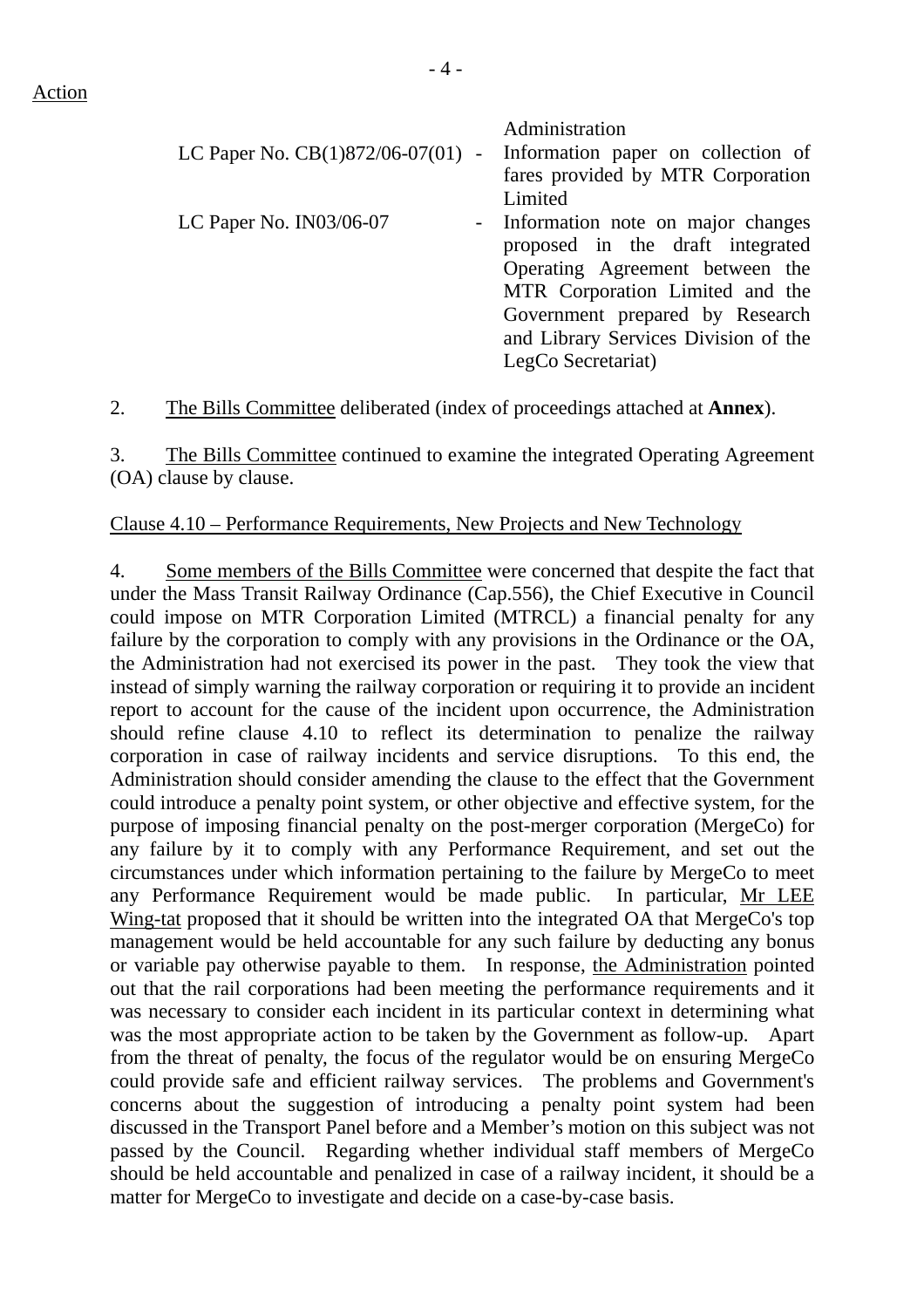## Clause 4.10.1 – Performance Requirements

5. Referring to the "Train Punctuality Rate", which measured punctual train trips against actual train trips in a month, Mr Andrew CHENG said that such measurement could not reflect the actual duration of delay, and hence, the degree of seriousness of individual service disruptions to passengers. The effect was that a delayed trip, be it for two minutes or two hours, would only be counted as one trip for the purpose of calculation. Given that there was a time when the aggregate duration of service disruptions amounted to some 1 700 minutes within a period of six months but the train punctuality rate could still stand at 99% or more, he questioned the efficacy of the existing performance indicators in reflecting the service performance of rail systems. Highlighting the significant social impact of extended service delays in a busy city like Hong Kong, he also urged the Administration to introduce an additional performance indicator on train service disruptions whereby disruptions lasting more than eight minutes would be counted as one delayed trip, and to release monthly or quarterly reports of such delayed trips to facilitate monitoring and imposition of different levels of penalty according to the number of such service disruptions.

6. In response, the Administration explained that the existing performance indicators were based on performance criteria that were set in line with international practice. Moreover, the impacts of service disruptions during peak and non-peak hours could be very different and hence each disruption could have very different impact. In this regard, the inconvenience caused by delays to the travelling public could already be duly reflected in the existing performance indicator of "passenger journeys on time". Noting the above response, Mr LEE Wing-tat requested the Administration to illustrate that the impact of service disruptions during peak hours had been taken into account in the existing Performance Requirements.

7. Noting that the performance in relation to add-value machine reliability was appraised by measuring the time the machine was out of order against its operating hours during a period of time, some members considered the measuring method undesirable on grounds that it was malfunctioning which caused errors to occur in the use of EPS payment system to add value to the Octopus Card that mattered because such incidents, no matter whether it was an isolated case or not, would seriously undermine public confidence in electronic money. The Administration was urged to ensure the provision of a reliable and accurate fare collection system.

### Clause 4.12 –Customer Service Pledges

8. Some members were gravely concerned that according to clause 4.12.4, the Customer Service Pledges listed in clause 4.12.3 were voluntary targets and were not themselves Performance Requirements or obligations relating to performance. The Administration explained that the OA had already stipulated the obligation for MTRCL to meet the Performance Requirement and as clearly stated at the time of privatization of the MTR Corporation in 2000, the Customer Service Pledges were voluntary targets of MTRCL which were different from the Performance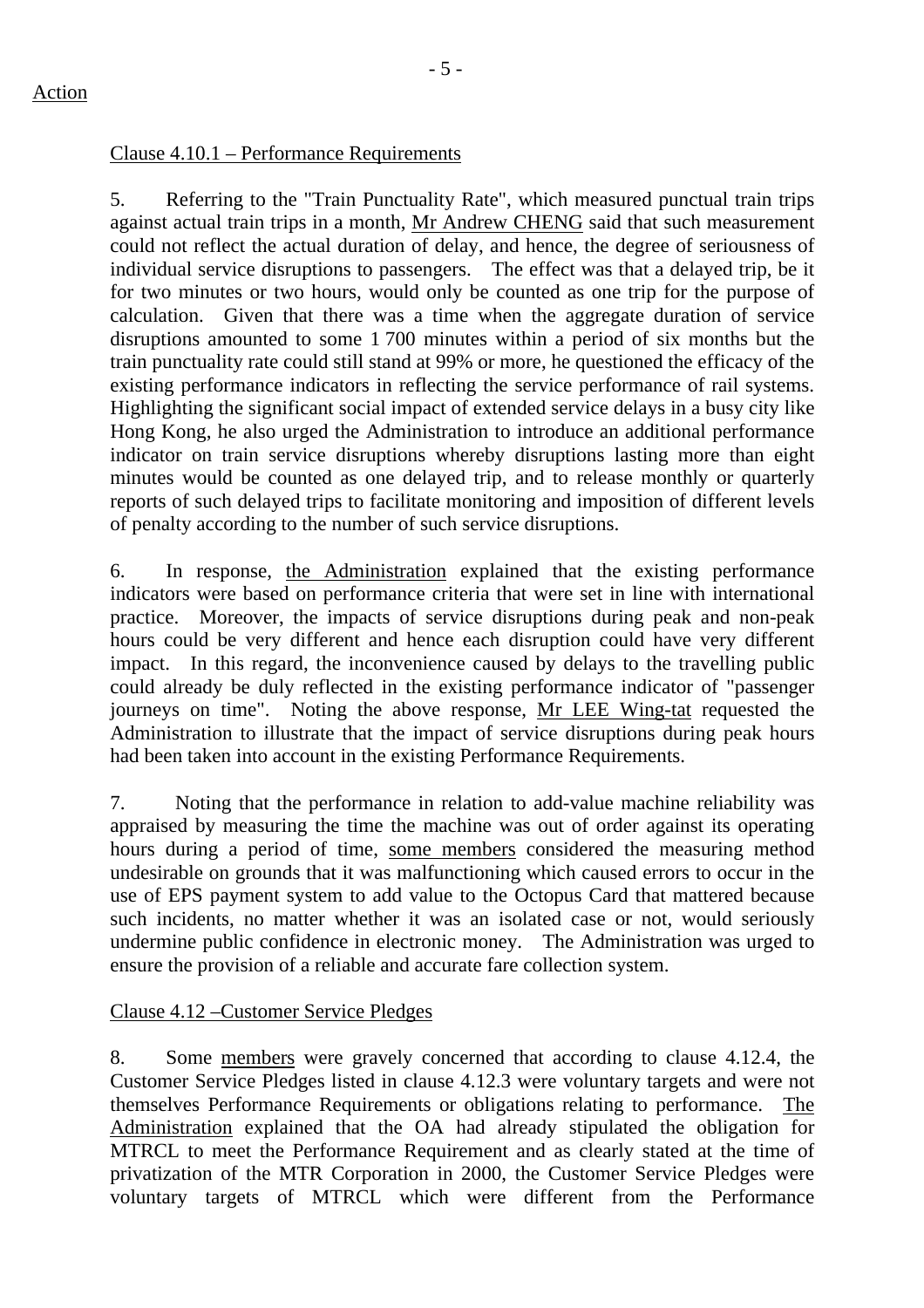- 6 -

Requirements. Since MTRCL had set the targets for these Customer Service Pledges at levels higher than the Performance Requirements to indicate their commitment to providing a high quality railway service, and that the service attributes so covered were voluntarily established, the Customer Service Pledges were meant to be voluntary targets only from the day of their establishment. At members' request, the Administration agreed to discuss with MTRCL on how to improve the wording of clause 4.12.4 to ensure that there would be follow-up by MergeCo should the company constantly fail to meet its Customer Service Pledges. Mr Abraham SHEK, however, expressed concern that the above proposed approach might result in MergeCo setting lower targets for these Customer Service Pledges for fear of being penalized for non-compliance. MTRCL and Kowloon-Canton Railway Corporation (KCRC) added that they were willing to strive for higher performance standards as long as they would not be penalized for failure to achieve them.

# Follow-up actions

Admin/ MTRCL/ **KCRC** 9. To address various concerns expressed at the meeting, the Administration and the two railway corporations were requested to provide information on the following

# Clause 4.10.

(a) The Administration to illustrate how the impact of service disruptions during peak hours had been taken into account in the existing Performance Requirements;

# Clause 4.10.1

(b) The Administration to discuss with MTRCL on amending clause 4.10.1 to the effect that MergeCo would be required to provide information to the Legislative Council (LegCo) concerning any failure by MergeCo to meet any Performance Requirement during an assessment;

# Clause 4.10.2

(c) The Administration to consider amending clause 4.10.2 (b) to the effect that at any other time or times during the Operating Period, the Commissioner for Transport (the Commissioner) could, having regard to the results of any customer surveys covered by reports furnished pursuant to clause 4.13.3, request a joint review of the Performance Requirements in conjunction with MergeCo;

### Clause 4.10.3

(d) The Administration to consider the need of requiring MergeCo to brief LegCo of the Performance Requirements for New Projects before such New Projects were commissioned;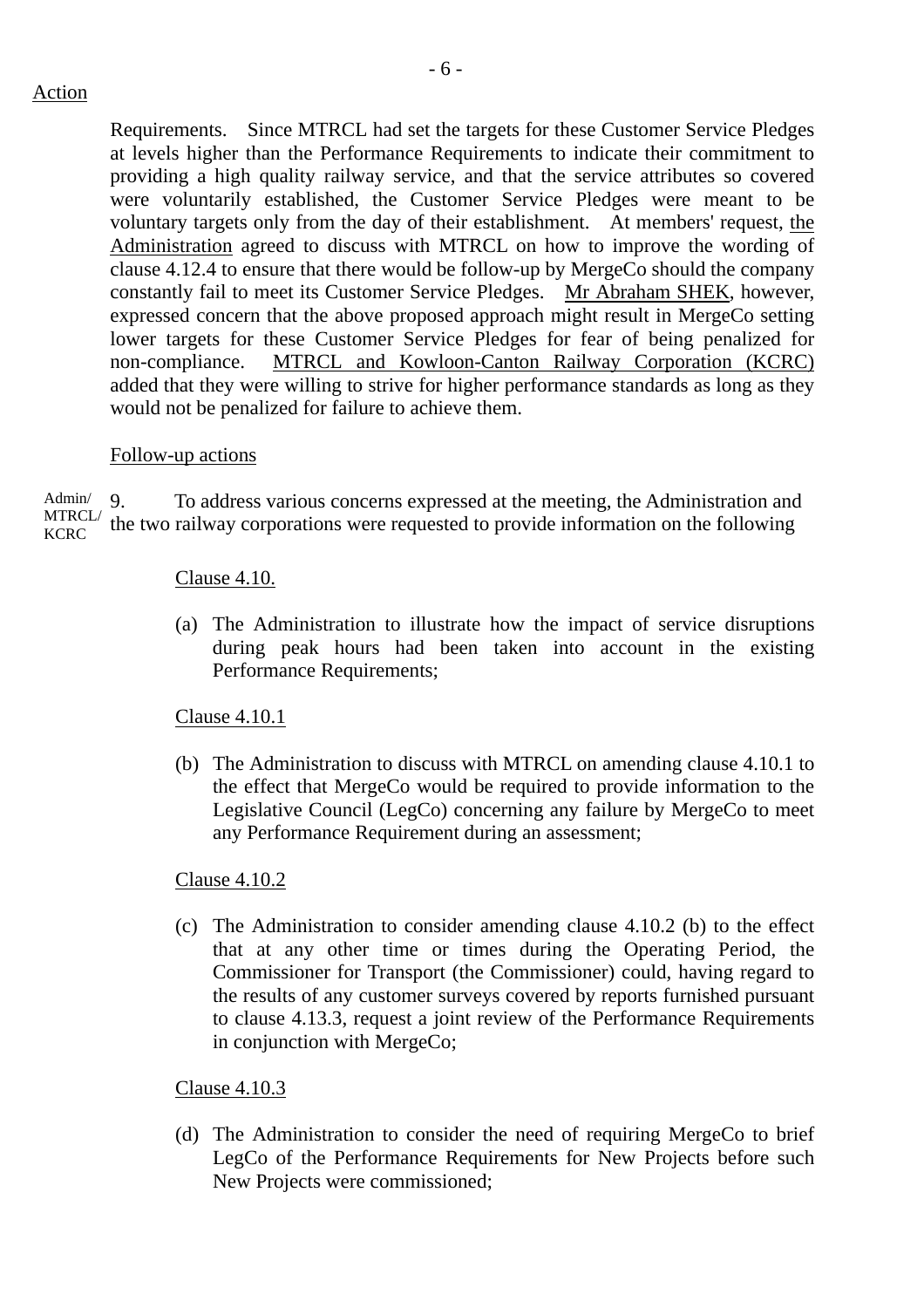#### Clause 4.12.2

- (e) The two railway corporations to
	- i) consider providing a breakdown of passenger complaints by categories when publishing passenger complaint data under clause 4.12.2(b);
	- ii) consider including data on railway incidents when publishing data in relation to accidents, etc. on the railways under clause 4.12.2(c); and
	- iii) consider publishing on a quarterly basis instead of on an annual basis data on issues covered in clauses 4.12.2(c) and 4.12.2(d);

### Clause 4.12.3

- (f) The Administration to consider improving the wording of the clause to the effect that MergeCo should also provide and maintain accurate add-value machines and to introduce a new Performance Requirement/Customer Service Pledge for measuring the accuracy of the add-value machines;
- (g) The Administration to consider adding a new Customer Service Pledge on the reliability of facilities provided to persons with disabilities viz. wheelchair lifts, stair lifts, escalator audible devices. Braille plates, flashing system map, bi-directional wide gates, toilets for PwDs, lifts and tactile guide paths for the visually impaired; and

Clause 4.12.4

(h) The Administration to discuss with MTRCL on how to refine clause 4.12.4 to the effect that MergeCo should take appropriate follow-up action should MergeCo constantly fail to meet the Customer Service Pledges listed in clause 4.12.3.

### **III Any other business**

10. The Bills Committee agreed to continue examining the integrated OA clause by clause at the next meeting scheduled for Tuesday, 27 February 2007, from 10:45 am to 12:45 pm.

11. There being no other business, the meeting ended at 12:45 pm.

Council Business Division 1 Legislative Council Secretariat 27 March 2007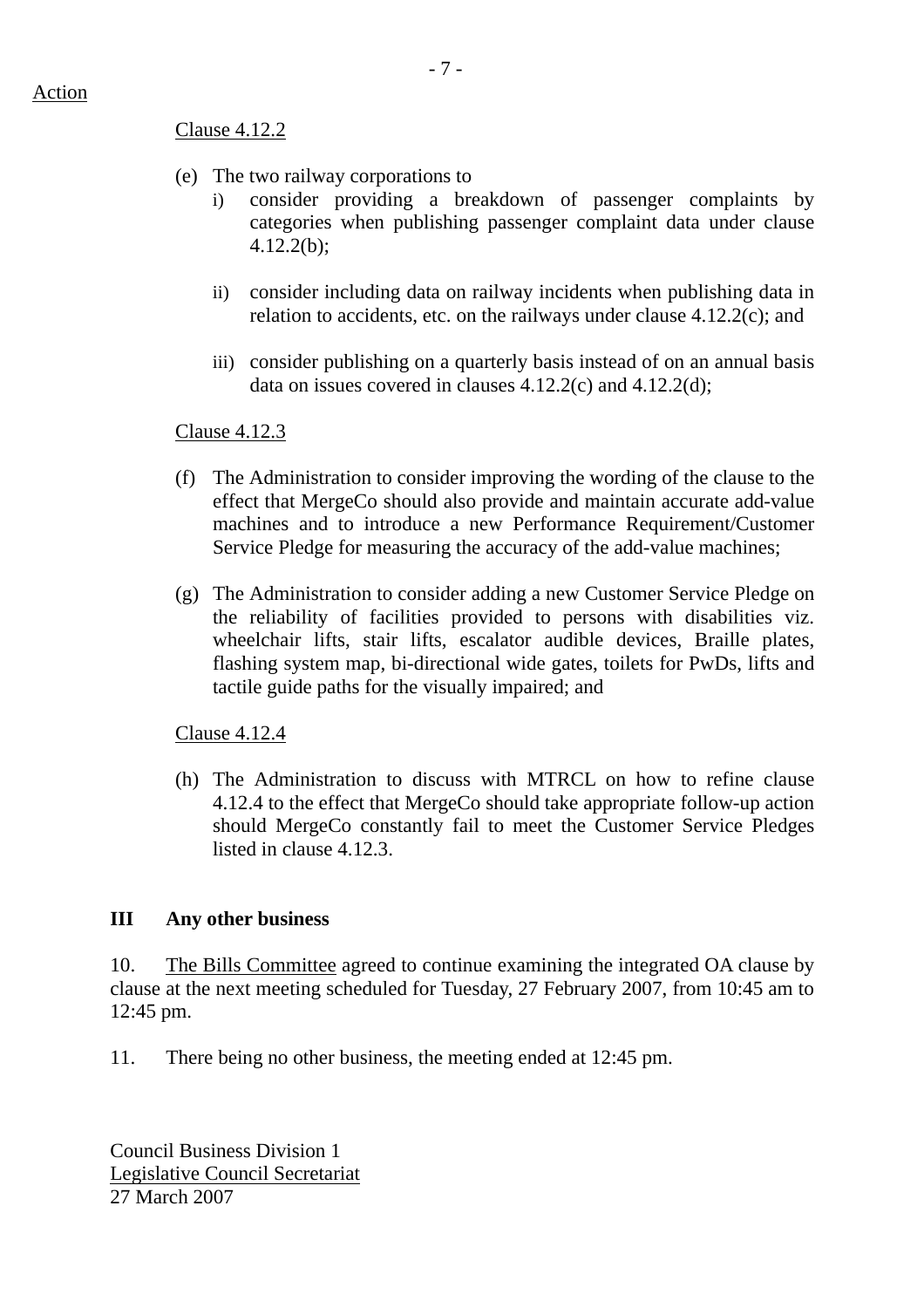### **Proceedings of the seventeenth meeting of the Bills Committee on Rail Merger Bill on Tuesday, 13 February 2007, at 10:45 am in the Chamber of the Legislative Council Building**

| marker<br>required<br>Agenda Item $I$ – Confirmation of minutes and matters arising<br>000000 -<br>Confirmation<br>of<br>minutes<br>of<br>Chairman<br>the<br>000019<br>meetings held on 9 and 16 January 2007<br>(LC Papers Nos. CB(1)914/06-07 and<br>CB(1)923/06-07)<br>Agenda Item II - Integrated Operating Agreement<br>$000020 -$<br>- Opening remarks<br>Chairman<br>000143<br>000144 -<br>Administration<br>- Briefing on clause 4.10<br>000414<br>000415 -<br>Discussion on clause 4.10.3 on the need<br>Administration to take<br>Mr LAU Kong-wah<br>$\equiv$<br>000722<br>Administration<br>to facilitate monitoring by briefing the<br>necessary<br>follow-up<br>Legislative Council (LegcCo) on the<br>actions<br>performance<br>specific<br>criteria,<br>definitions, levels established for New<br>Projects/Technology, and requiring the<br>post-merger corporation (MergeCo) to<br>how<br>report<br>these<br>on<br><b>New</b><br>Project/Technology Requirements had<br>been met after two years from the<br>operations<br>of<br>commencement<br>on/introduction<br>of<br>the<br><b>New</b><br>Projects/Technology<br>Administration to take<br>000723<br>Mr WONG Kwok-hing<br>explanation of<br>- Enquiry<br>and<br>the<br>$\overline{\phantom{a}}$<br>000949<br>Administration<br>circumstances under which MergeCo<br>follow-up<br>necessary<br>would be required to explain<br>actions<br>to<br>$LegcCo/the$ public<br>failure<br>any<br>by<br>MergeCo to meet any Performance<br>Requirement (clause 4.10.1)<br>Reference to the East Rail underframe<br>000950 -<br>Mr LEE Wing-tat<br>001531<br>Administration<br>equipment mounting crack incident, and<br>discussion on the need to introduce a<br>system for the purpose of imposing<br>financial<br>penalty<br>on<br>the<br>top<br>management of MergeCo for any failure<br>by it to comply with any Performance<br>Requirement<br>001532 -<br>Chairman<br>explanation<br>of<br>Enquiry<br>the<br>and<br>001829<br>implementation<br>Ms LI Fung-ying<br>details<br>of<br>clause<br>Administration | <b>Time</b> | <b>Speaker</b> | Subject(s)                           | <b>Action</b> |  |  |  |  |
|-------------------------------------------------------------------------------------------------------------------------------------------------------------------------------------------------------------------------------------------------------------------------------------------------------------------------------------------------------------------------------------------------------------------------------------------------------------------------------------------------------------------------------------------------------------------------------------------------------------------------------------------------------------------------------------------------------------------------------------------------------------------------------------------------------------------------------------------------------------------------------------------------------------------------------------------------------------------------------------------------------------------------------------------------------------------------------------------------------------------------------------------------------------------------------------------------------------------------------------------------------------------------------------------------------------------------------------------------------------------------------------------------------------------------------------------------------------------------------------------------------------------------------------------------------------------------------------------------------------------------------------------------------------------------------------------------------------------------------------------------------------------------------------------------------------------------------------------------------------------------------------------------------------------------------------------------------------------------------------------------------------------------------------------------------------------------------|-------------|----------------|--------------------------------------|---------------|--|--|--|--|
|                                                                                                                                                                                                                                                                                                                                                                                                                                                                                                                                                                                                                                                                                                                                                                                                                                                                                                                                                                                                                                                                                                                                                                                                                                                                                                                                                                                                                                                                                                                                                                                                                                                                                                                                                                                                                                                                                                                                                                                                                                                                               |             |                |                                      |               |  |  |  |  |
|                                                                                                                                                                                                                                                                                                                                                                                                                                                                                                                                                                                                                                                                                                                                                                                                                                                                                                                                                                                                                                                                                                                                                                                                                                                                                                                                                                                                                                                                                                                                                                                                                                                                                                                                                                                                                                                                                                                                                                                                                                                                               |             |                |                                      |               |  |  |  |  |
|                                                                                                                                                                                                                                                                                                                                                                                                                                                                                                                                                                                                                                                                                                                                                                                                                                                                                                                                                                                                                                                                                                                                                                                                                                                                                                                                                                                                                                                                                                                                                                                                                                                                                                                                                                                                                                                                                                                                                                                                                                                                               |             |                |                                      |               |  |  |  |  |
|                                                                                                                                                                                                                                                                                                                                                                                                                                                                                                                                                                                                                                                                                                                                                                                                                                                                                                                                                                                                                                                                                                                                                                                                                                                                                                                                                                                                                                                                                                                                                                                                                                                                                                                                                                                                                                                                                                                                                                                                                                                                               |             |                |                                      |               |  |  |  |  |
|                                                                                                                                                                                                                                                                                                                                                                                                                                                                                                                                                                                                                                                                                                                                                                                                                                                                                                                                                                                                                                                                                                                                                                                                                                                                                                                                                                                                                                                                                                                                                                                                                                                                                                                                                                                                                                                                                                                                                                                                                                                                               |             |                |                                      |               |  |  |  |  |
|                                                                                                                                                                                                                                                                                                                                                                                                                                                                                                                                                                                                                                                                                                                                                                                                                                                                                                                                                                                                                                                                                                                                                                                                                                                                                                                                                                                                                                                                                                                                                                                                                                                                                                                                                                                                                                                                                                                                                                                                                                                                               |             |                |                                      |               |  |  |  |  |
|                                                                                                                                                                                                                                                                                                                                                                                                                                                                                                                                                                                                                                                                                                                                                                                                                                                                                                                                                                                                                                                                                                                                                                                                                                                                                                                                                                                                                                                                                                                                                                                                                                                                                                                                                                                                                                                                                                                                                                                                                                                                               |             |                |                                      |               |  |  |  |  |
|                                                                                                                                                                                                                                                                                                                                                                                                                                                                                                                                                                                                                                                                                                                                                                                                                                                                                                                                                                                                                                                                                                                                                                                                                                                                                                                                                                                                                                                                                                                                                                                                                                                                                                                                                                                                                                                                                                                                                                                                                                                                               |             |                |                                      |               |  |  |  |  |
|                                                                                                                                                                                                                                                                                                                                                                                                                                                                                                                                                                                                                                                                                                                                                                                                                                                                                                                                                                                                                                                                                                                                                                                                                                                                                                                                                                                                                                                                                                                                                                                                                                                                                                                                                                                                                                                                                                                                                                                                                                                                               |             |                |                                      |               |  |  |  |  |
|                                                                                                                                                                                                                                                                                                                                                                                                                                                                                                                                                                                                                                                                                                                                                                                                                                                                                                                                                                                                                                                                                                                                                                                                                                                                                                                                                                                                                                                                                                                                                                                                                                                                                                                                                                                                                                                                                                                                                                                                                                                                               |             |                |                                      |               |  |  |  |  |
|                                                                                                                                                                                                                                                                                                                                                                                                                                                                                                                                                                                                                                                                                                                                                                                                                                                                                                                                                                                                                                                                                                                                                                                                                                                                                                                                                                                                                                                                                                                                                                                                                                                                                                                                                                                                                                                                                                                                                                                                                                                                               |             |                |                                      |               |  |  |  |  |
|                                                                                                                                                                                                                                                                                                                                                                                                                                                                                                                                                                                                                                                                                                                                                                                                                                                                                                                                                                                                                                                                                                                                                                                                                                                                                                                                                                                                                                                                                                                                                                                                                                                                                                                                                                                                                                                                                                                                                                                                                                                                               |             |                |                                      |               |  |  |  |  |
|                                                                                                                                                                                                                                                                                                                                                                                                                                                                                                                                                                                                                                                                                                                                                                                                                                                                                                                                                                                                                                                                                                                                                                                                                                                                                                                                                                                                                                                                                                                                                                                                                                                                                                                                                                                                                                                                                                                                                                                                                                                                               |             |                |                                      |               |  |  |  |  |
|                                                                                                                                                                                                                                                                                                                                                                                                                                                                                                                                                                                                                                                                                                                                                                                                                                                                                                                                                                                                                                                                                                                                                                                                                                                                                                                                                                                                                                                                                                                                                                                                                                                                                                                                                                                                                                                                                                                                                                                                                                                                               |             |                |                                      |               |  |  |  |  |
|                                                                                                                                                                                                                                                                                                                                                                                                                                                                                                                                                                                                                                                                                                                                                                                                                                                                                                                                                                                                                                                                                                                                                                                                                                                                                                                                                                                                                                                                                                                                                                                                                                                                                                                                                                                                                                                                                                                                                                                                                                                                               |             |                |                                      |               |  |  |  |  |
|                                                                                                                                                                                                                                                                                                                                                                                                                                                                                                                                                                                                                                                                                                                                                                                                                                                                                                                                                                                                                                                                                                                                                                                                                                                                                                                                                                                                                                                                                                                                                                                                                                                                                                                                                                                                                                                                                                                                                                                                                                                                               |             |                |                                      |               |  |  |  |  |
|                                                                                                                                                                                                                                                                                                                                                                                                                                                                                                                                                                                                                                                                                                                                                                                                                                                                                                                                                                                                                                                                                                                                                                                                                                                                                                                                                                                                                                                                                                                                                                                                                                                                                                                                                                                                                                                                                                                                                                                                                                                                               |             |                |                                      |               |  |  |  |  |
|                                                                                                                                                                                                                                                                                                                                                                                                                                                                                                                                                                                                                                                                                                                                                                                                                                                                                                                                                                                                                                                                                                                                                                                                                                                                                                                                                                                                                                                                                                                                                                                                                                                                                                                                                                                                                                                                                                                                                                                                                                                                               |             |                |                                      |               |  |  |  |  |
|                                                                                                                                                                                                                                                                                                                                                                                                                                                                                                                                                                                                                                                                                                                                                                                                                                                                                                                                                                                                                                                                                                                                                                                                                                                                                                                                                                                                                                                                                                                                                                                                                                                                                                                                                                                                                                                                                                                                                                                                                                                                               |             |                |                                      |               |  |  |  |  |
|                                                                                                                                                                                                                                                                                                                                                                                                                                                                                                                                                                                                                                                                                                                                                                                                                                                                                                                                                                                                                                                                                                                                                                                                                                                                                                                                                                                                                                                                                                                                                                                                                                                                                                                                                                                                                                                                                                                                                                                                                                                                               |             |                |                                      |               |  |  |  |  |
|                                                                                                                                                                                                                                                                                                                                                                                                                                                                                                                                                                                                                                                                                                                                                                                                                                                                                                                                                                                                                                                                                                                                                                                                                                                                                                                                                                                                                                                                                                                                                                                                                                                                                                                                                                                                                                                                                                                                                                                                                                                                               |             |                |                                      |               |  |  |  |  |
|                                                                                                                                                                                                                                                                                                                                                                                                                                                                                                                                                                                                                                                                                                                                                                                                                                                                                                                                                                                                                                                                                                                                                                                                                                                                                                                                                                                                                                                                                                                                                                                                                                                                                                                                                                                                                                                                                                                                                                                                                                                                               |             |                |                                      |               |  |  |  |  |
|                                                                                                                                                                                                                                                                                                                                                                                                                                                                                                                                                                                                                                                                                                                                                                                                                                                                                                                                                                                                                                                                                                                                                                                                                                                                                                                                                                                                                                                                                                                                                                                                                                                                                                                                                                                                                                                                                                                                                                                                                                                                               |             |                |                                      |               |  |  |  |  |
|                                                                                                                                                                                                                                                                                                                                                                                                                                                                                                                                                                                                                                                                                                                                                                                                                                                                                                                                                                                                                                                                                                                                                                                                                                                                                                                                                                                                                                                                                                                                                                                                                                                                                                                                                                                                                                                                                                                                                                                                                                                                               |             |                |                                      |               |  |  |  |  |
|                                                                                                                                                                                                                                                                                                                                                                                                                                                                                                                                                                                                                                                                                                                                                                                                                                                                                                                                                                                                                                                                                                                                                                                                                                                                                                                                                                                                                                                                                                                                                                                                                                                                                                                                                                                                                                                                                                                                                                                                                                                                               |             |                |                                      |               |  |  |  |  |
|                                                                                                                                                                                                                                                                                                                                                                                                                                                                                                                                                                                                                                                                                                                                                                                                                                                                                                                                                                                                                                                                                                                                                                                                                                                                                                                                                                                                                                                                                                                                                                                                                                                                                                                                                                                                                                                                                                                                                                                                                                                                               |             |                |                                      |               |  |  |  |  |
|                                                                                                                                                                                                                                                                                                                                                                                                                                                                                                                                                                                                                                                                                                                                                                                                                                                                                                                                                                                                                                                                                                                                                                                                                                                                                                                                                                                                                                                                                                                                                                                                                                                                                                                                                                                                                                                                                                                                                                                                                                                                               |             |                |                                      |               |  |  |  |  |
|                                                                                                                                                                                                                                                                                                                                                                                                                                                                                                                                                                                                                                                                                                                                                                                                                                                                                                                                                                                                                                                                                                                                                                                                                                                                                                                                                                                                                                                                                                                                                                                                                                                                                                                                                                                                                                                                                                                                                                                                                                                                               |             |                |                                      |               |  |  |  |  |
|                                                                                                                                                                                                                                                                                                                                                                                                                                                                                                                                                                                                                                                                                                                                                                                                                                                                                                                                                                                                                                                                                                                                                                                                                                                                                                                                                                                                                                                                                                                                                                                                                                                                                                                                                                                                                                                                                                                                                                                                                                                                               |             |                |                                      |               |  |  |  |  |
|                                                                                                                                                                                                                                                                                                                                                                                                                                                                                                                                                                                                                                                                                                                                                                                                                                                                                                                                                                                                                                                                                                                                                                                                                                                                                                                                                                                                                                                                                                                                                                                                                                                                                                                                                                                                                                                                                                                                                                                                                                                                               |             |                |                                      |               |  |  |  |  |
|                                                                                                                                                                                                                                                                                                                                                                                                                                                                                                                                                                                                                                                                                                                                                                                                                                                                                                                                                                                                                                                                                                                                                                                                                                                                                                                                                                                                                                                                                                                                                                                                                                                                                                                                                                                                                                                                                                                                                                                                                                                                               |             |                |                                      |               |  |  |  |  |
|                                                                                                                                                                                                                                                                                                                                                                                                                                                                                                                                                                                                                                                                                                                                                                                                                                                                                                                                                                                                                                                                                                                                                                                                                                                                                                                                                                                                                                                                                                                                                                                                                                                                                                                                                                                                                                                                                                                                                                                                                                                                               |             |                |                                      |               |  |  |  |  |
|                                                                                                                                                                                                                                                                                                                                                                                                                                                                                                                                                                                                                                                                                                                                                                                                                                                                                                                                                                                                                                                                                                                                                                                                                                                                                                                                                                                                                                                                                                                                                                                                                                                                                                                                                                                                                                                                                                                                                                                                                                                                               |             |                |                                      |               |  |  |  |  |
|                                                                                                                                                                                                                                                                                                                                                                                                                                                                                                                                                                                                                                                                                                                                                                                                                                                                                                                                                                                                                                                                                                                                                                                                                                                                                                                                                                                                                                                                                                                                                                                                                                                                                                                                                                                                                                                                                                                                                                                                                                                                               |             |                |                                      |               |  |  |  |  |
|                                                                                                                                                                                                                                                                                                                                                                                                                                                                                                                                                                                                                                                                                                                                                                                                                                                                                                                                                                                                                                                                                                                                                                                                                                                                                                                                                                                                                                                                                                                                                                                                                                                                                                                                                                                                                                                                                                                                                                                                                                                                               |             |                |                                      |               |  |  |  |  |
|                                                                                                                                                                                                                                                                                                                                                                                                                                                                                                                                                                                                                                                                                                                                                                                                                                                                                                                                                                                                                                                                                                                                                                                                                                                                                                                                                                                                                                                                                                                                                                                                                                                                                                                                                                                                                                                                                                                                                                                                                                                                               |             |                |                                      |               |  |  |  |  |
|                                                                                                                                                                                                                                                                                                                                                                                                                                                                                                                                                                                                                                                                                                                                                                                                                                                                                                                                                                                                                                                                                                                                                                                                                                                                                                                                                                                                                                                                                                                                                                                                                                                                                                                                                                                                                                                                                                                                                                                                                                                                               |             |                |                                      |               |  |  |  |  |
|                                                                                                                                                                                                                                                                                                                                                                                                                                                                                                                                                                                                                                                                                                                                                                                                                                                                                                                                                                                                                                                                                                                                                                                                                                                                                                                                                                                                                                                                                                                                                                                                                                                                                                                                                                                                                                                                                                                                                                                                                                                                               |             |                | $4.10.1(d)$ and how the Commissioner |               |  |  |  |  |
| for Transport (the Commissioner) could<br>prevent abuse of the clause, in particular                                                                                                                                                                                                                                                                                                                                                                                                                                                                                                                                                                                                                                                                                                                                                                                                                                                                                                                                                                                                                                                                                                                                                                                                                                                                                                                                                                                                                                                                                                                                                                                                                                                                                                                                                                                                                                                                                                                                                                                          |             |                |                                      |               |  |  |  |  |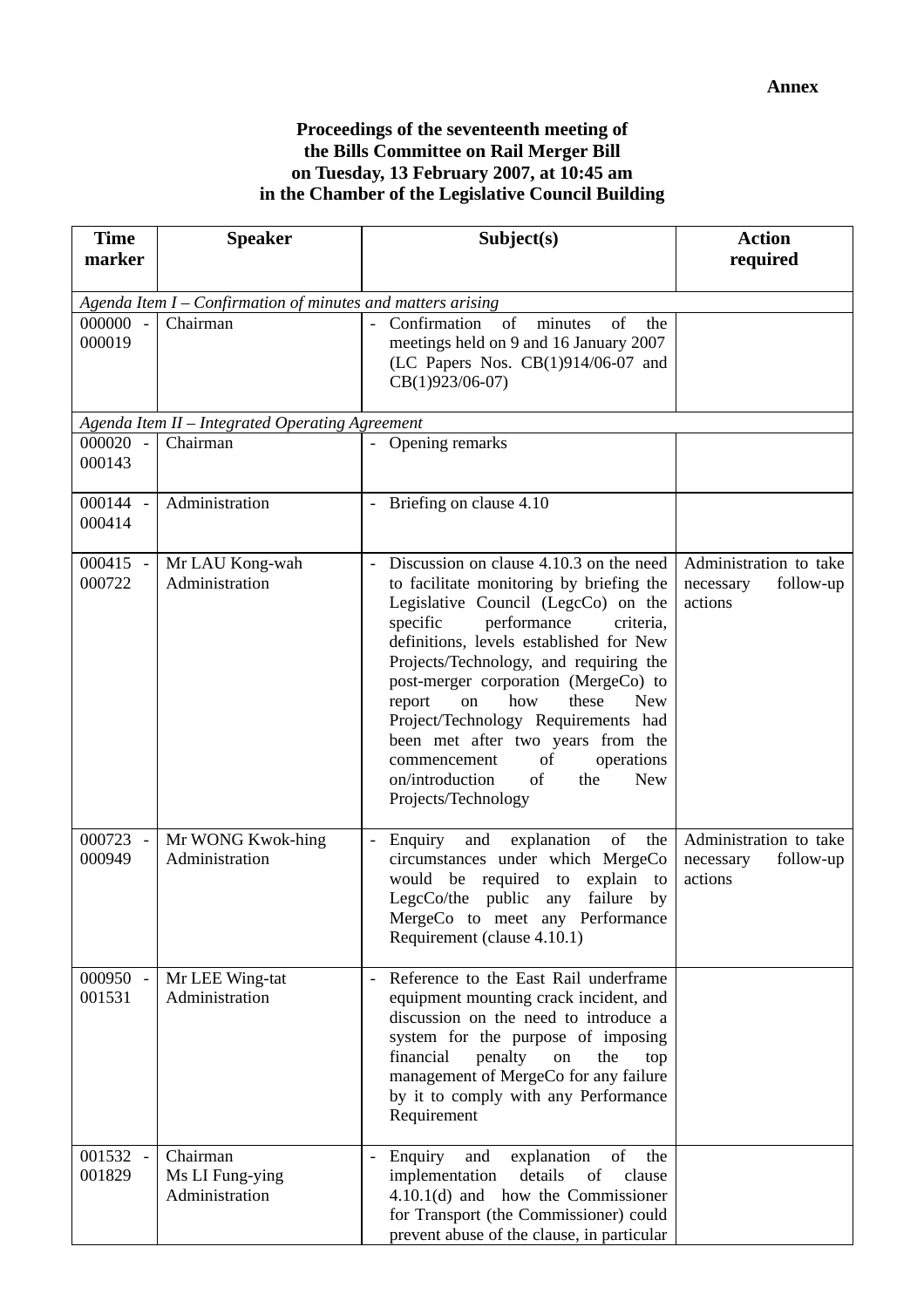| <b>Time</b><br>marker | <b>Speaker</b>                                                                                             | Subject(s)                                                                                                                                                                                                                                                                                                                                                                                                                                   | <b>Action</b><br>required                                   |
|-----------------------|------------------------------------------------------------------------------------------------------------|----------------------------------------------------------------------------------------------------------------------------------------------------------------------------------------------------------------------------------------------------------------------------------------------------------------------------------------------------------------------------------------------------------------------------------------------|-------------------------------------------------------------|
|                       |                                                                                                            | of<br>furnishing<br>the<br>timing<br>written<br>explanations                                                                                                                                                                                                                                                                                                                                                                                 |                                                             |
| 001830 -<br>002858    | Chairman<br>Mr Andrew CHENG<br>Administration<br>Mr LEE Wing-tat                                           | Discussion on the introduction of a<br>penalty point system, or other objective<br>and effective system for the purpose of<br>imposing<br>financial<br>penalty<br>on<br>MergeCo for any failure by it to comply<br>with any Performance Requirement,<br>particularly on the imposition of<br>financial penalty on MergeCo's top<br>management for such failure (clause<br>4.10.1)                                                            |                                                             |
| 002859 -<br>004538    | Chairman<br>Mr Andrew CHENG<br>Administration<br>Mr LEE Wing-tat                                           | Discussion on<br>the regulatory<br>and<br>monitoring arrangements for railway<br>particularly<br>services,<br>on<br>how<br>performance of railway services in the<br>aspects of train punctuality<br>and<br>add-value machine reliability should be<br>appraised, and on how to ensure the<br>provision of a reliable and accurate fare<br>collection system                                                                                 | Administration to take<br>follow-up<br>necessary<br>actions |
| 004539 -<br>005740    | Chairman<br>Ms Emily LAU<br>Administration<br>Mr LAU Kong-wah<br><b>MTR Corporation Limited</b><br>(MTRCL) | Discussion on clause 4.12.4 on whether<br>the Customer Service Pledges listed in<br>clause 4.12.3 should be voluntary<br>themselves<br>and<br>were<br>not<br>targets<br>Performance<br>Requirements<br><b>or</b><br>obligations relating to performance and<br>subject to penalty should there be<br>non-compliance<br>Discussion on how to refine clause<br>4.12.4 to ensure that MergeCo would<br>honour its undertaking to provide a high | Administration to take<br>necessary<br>follow-up<br>actions |
|                       |                                                                                                            | quality railway service to the public,<br>taking into account the results of any<br>customer surveys                                                                                                                                                                                                                                                                                                                                         |                                                             |
| 005741<br>011529      | Chairman<br>Mr Andrew CHENG<br>Administration                                                              | Discussion on how performance of<br>railway services in the aspects of train<br>punctuality<br>and add-value machine<br>reliability<br>should<br>be<br>appraised,<br>particularly on the appropriateness and<br>feasibility of including as a standard of<br>performance<br>add-value<br>machine<br>accuracy (clause 4.10.1)                                                                                                                 |                                                             |
|                       |                                                                                                            | explanation<br>Enquiry<br>and<br>of<br>the<br>circumstances<br>which<br>under<br>the<br>Performance Requirements should be<br>jointly reviewed by MergeCo and the<br>Commissioner (clauses<br>4.10.2<br>and                                                                                                                                                                                                                                  |                                                             |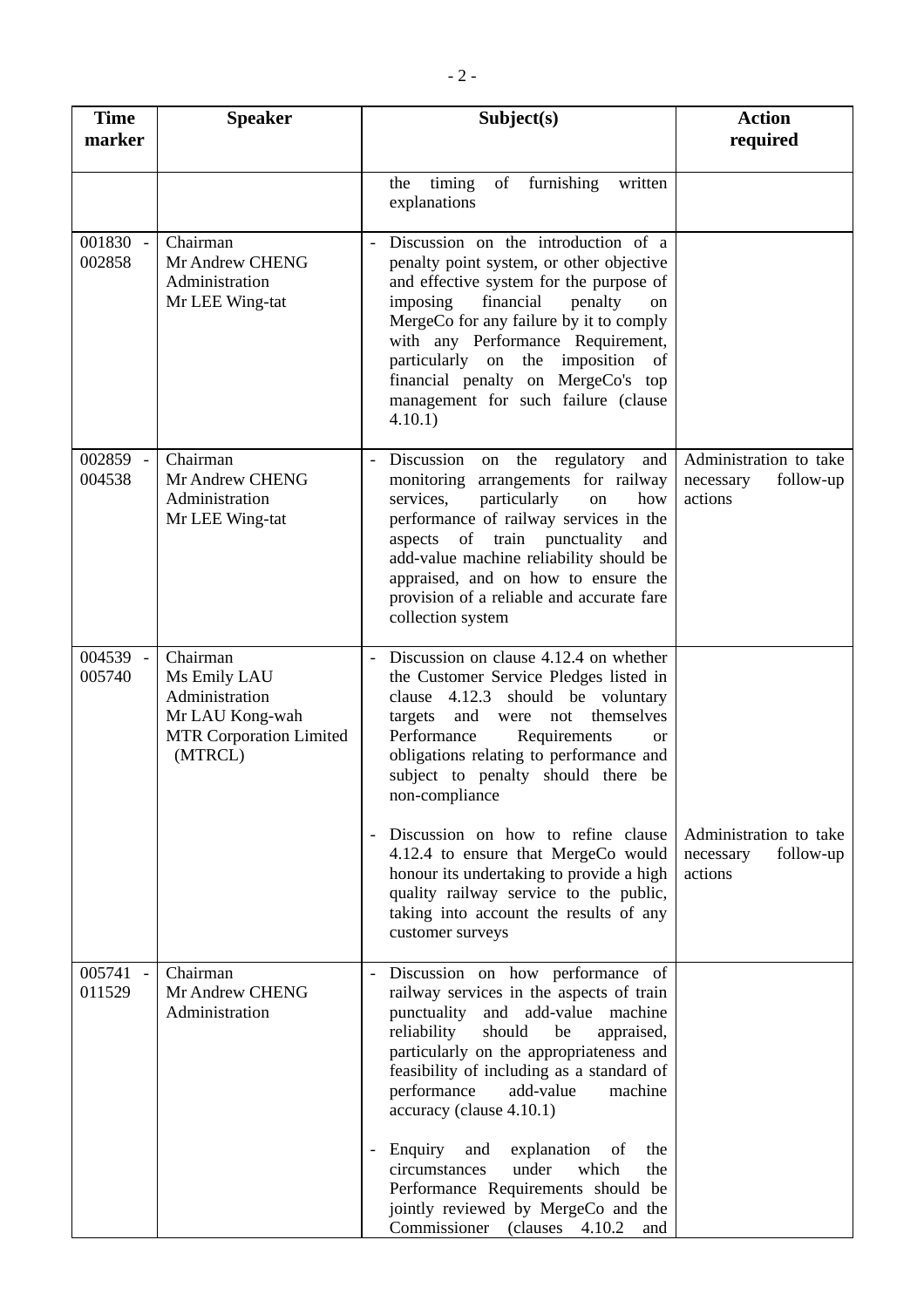| <b>Time</b><br>marker  | <b>Speaker</b>                                                                                                | Subject(s)                                                                                                                                                                                                                                                                                                                                                                                                                                                                                                                      | <b>Action</b><br>required                                             |
|------------------------|---------------------------------------------------------------------------------------------------------------|---------------------------------------------------------------------------------------------------------------------------------------------------------------------------------------------------------------------------------------------------------------------------------------------------------------------------------------------------------------------------------------------------------------------------------------------------------------------------------------------------------------------------------|-----------------------------------------------------------------------|
|                        |                                                                                                               | 4.13.3), and the meaning of the<br>expression "the period during which<br>new or substantially modified designs<br>for passenger trains are implemented" in<br>clause $4.10.2(b)(i)$                                                                                                                                                                                                                                                                                                                                            |                                                                       |
|                        |                                                                                                               | Discussion on whether Government<br>could request for the above joint review<br>to be carried out (clause $4.10.2(b)$ )                                                                                                                                                                                                                                                                                                                                                                                                         | Administration to take<br>follow-up<br>necessary<br>actions           |
| $011530 -$<br>012200   | Chairman<br>Mr Abraham SHEK<br>Mr Andrew CHENG                                                                | Discussion on the appropriateness of<br>imposing penalties for failure to meet<br>Customer Service Pledges (clause 4.12)                                                                                                                                                                                                                                                                                                                                                                                                        |                                                                       |
| $012201$ $-$<br>012346 | Mr Andrew CHENG<br>Administration                                                                             | Discussion on how to ensure that the<br>performance<br>criteria,<br>performance<br>definitions and performance levels to be<br>established before the commencement<br>of operations on any New Project<br>referred to in clause $4.10.3(a)$ or the<br>introduction of any New Technology<br>could also satisfy the public instead of<br>the<br>Commissioner<br>only<br>(clause)<br>4.10.3(c)                                                                                                                                    |                                                                       |
| 012347 -<br>012505     | Administration                                                                                                | - Briefing on clause 4.11                                                                                                                                                                                                                                                                                                                                                                                                                                                                                                       |                                                                       |
| 012506 -<br>012713     | Chairman<br>Ms Emily LAU<br>Administration<br><b>MTRCL</b>                                                    | Report on efforts made to ensure the<br>provision of public toilets at rail<br>stations, particularly existing MTR<br>stations                                                                                                                                                                                                                                                                                                                                                                                                  |                                                                       |
| 012714 -<br>013213     | Chairman<br>Mr LAU Kong-wah<br>Administration<br><b>MTRCL</b><br>Kowloon-Canton Railway<br>Corporation (KCRC) | Discussion on the need and feasibility<br>of<br>providing a breakdown of passenger<br>$\mathbf{i}$<br>complaints which MergeCo would<br>be required to publish under clause<br>4.12.2(b)<br>ii) including in clause $4.12.2(c)$ on<br>incidents the data in relation to<br>which should be published on an<br>annual basis particular incidents<br>which might affect public safety<br>iii) publishing on a quarterly basis<br>instead of on an annual basis data<br>on matters covered in clauses<br>4.12.2(c) and $4.12.2(d)$ | MTRCL/<br><b>KCRC</b><br>to<br>take<br>necessary<br>follow-up actions |
| 013214 -<br>013334     | Chairman<br>Dr Fernando CHEUNG<br>Administration                                                              | Discussion on Dr Fernando CHEUNG's<br>$\frac{1}{2}$<br>proposal to add a new Customer Service<br>Pledge on "the reliability of facilities<br>provided to persons with disabilities"<br>clause 4.12.3)                                                                                                                                                                                                                                                                                                                           | Administration to take<br>follow-up<br>necessary<br>actions           |